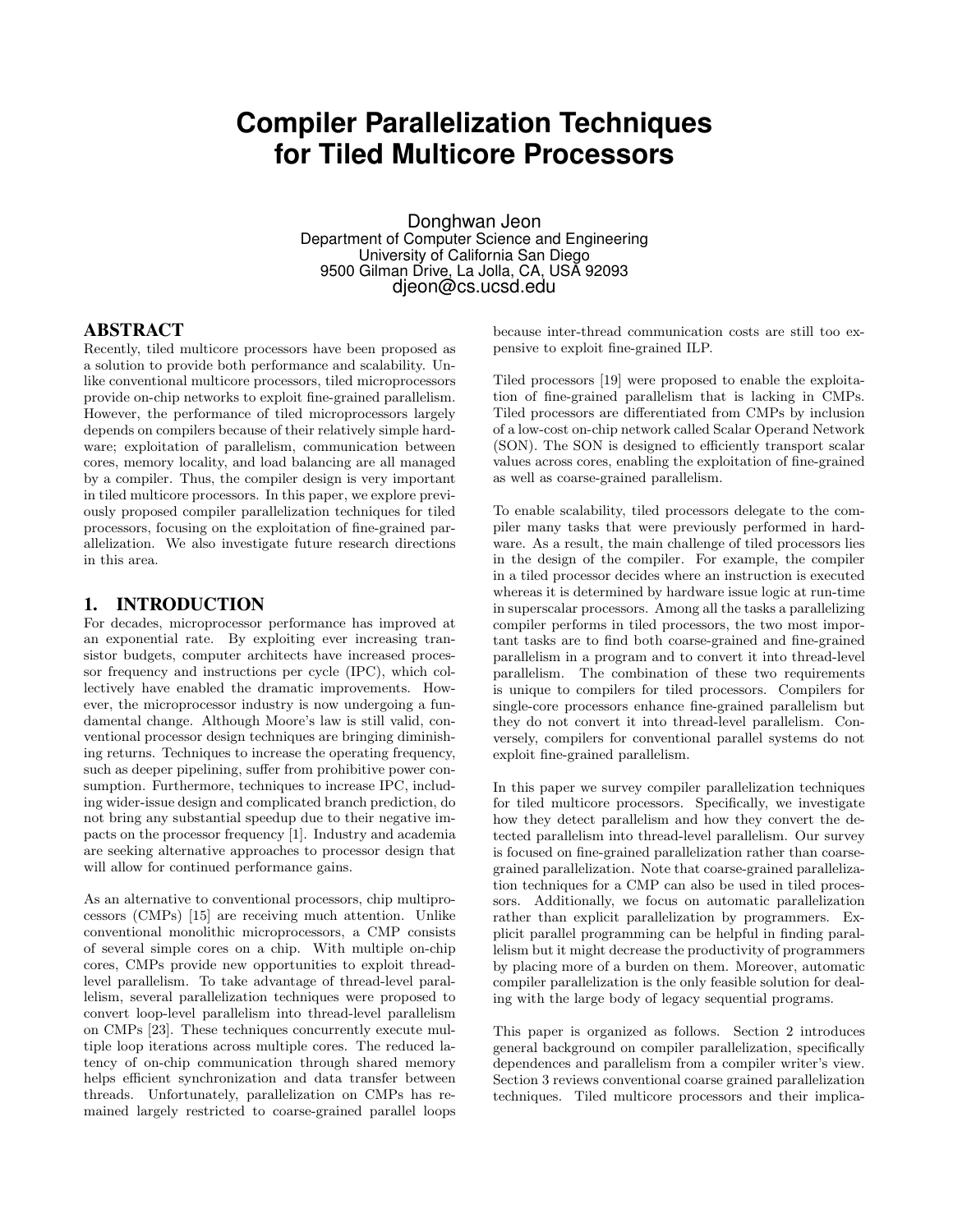tions for compilers are discussed in Section 4. Section 5 then shows three parallelization techniques for tiled processors in depth and discusses their advantages and disadvantages. We present possible directions for future research in Section 6 before concluding the paper in Section 7.

# 2. PARALLELIZATION BACKGROUND

## 2.1 Dependence

A parallelization technique is a code transformation process that exposes thread-level parallelism. A valid code transformation is one that does not change the execution results of the original program, and a parallelization technique must be valid unless it is a speculative one. But how can we guarantee the validity of a code transformation? According to Horwitz et al [10] in their Equivalence Theorem, two programs with the same dependence relations are equivalent. In other words, any valid code transformation, including parallelization techniques, must respect all the dependences in the original program.

There are two kinds of dependences: control dependence and data dependence. Their formal definitions are as follows [11]:

- Control Dependence A statement y is said to be control dependent on another statement x if (1) there exists a nontrivial path from x to y such that every statement  $z \equiv x$  in the path is postdominated by y, and (2) x is not postdominated by y.
- Data Dependence There is a data dependence from statement S1 to statement S2 (statement S2 depends on statement S1) if and only if (1) both statements access the same memory location and at least one of them stores into it, and (2) there is a feasible run-time execution path from S1 to S2.

Data dependences can be categorized in a few ways. First, there are three kinds of data dependences depending on the type of operations: flow dependence (write to read), anti dependence (read to write), and output dependence (write to write). Data dependences can be also viewed based on the type of storage (register or memory object) or their relation to loop iterations (loop-carried or loop-independent). Unlike loop-independent dependences, a loop-carried dependence is a data dependence between statements in different loop iterations.

Control dependences can be computed by building a controlflow graph (CFG) and a post-dominance tree [6]. The detection of data dependences depends on the type of dependence. Register data dependences can be easily and precisely computed by data-flow analysis. In fact, the use of the SSA form, a widely used technique in compilers, even eliminates the necessity of data-flow analysis. Anti- and output- register data dependences are removed by using the SSA form, and data dependences can be detected by simply comparing variable names [5]. The challenging part lies in memory dependence analysis. Since memory address is calculated at run-time, a compiler has only a limited amount of information to statically determine precise memory aliases, leading to very conservative results. Clearly, the more conservative a



Figure 1: (a) Example code in C (b) Low-level IR, (c) CFG, (d) PDG[16]

dependence analyzer is, the harder it becomes to apply parallelization techniques. Indeed, this is the primary obstacle in many parallelizing compilers.

Another concern is how to represent and manage detected dependences in the compiler. Among many proposed representations to describe dependences in a program, PDG [7] (program dependence graph) is especially useful since it contains both control and data dependences, allowing compilers to check available dependences in a single pass. Figure 1 shows the PDG building process from a C source code: first a CFG is built from low-level intermediate representation (IR), then a post-dominance tree is created to build control dependence information, and finally a PDG is built after data dependence analysis. In Figure1 (d), data dependences are represented by solid arcs, while control dependences are represented by dotted arcs.

#### 2.2 Parallelism Classification

To perform parallelization, a compiler has to discover parallelism in the input program. Parallelism can be classified in two ways: based on granularity and scope.

Based on the granularity of work that can be independently performed, parallelism can be coarse-grained or fine-grained. The unit of typical coarse-grained parallelism is a procedure or a loop iteration, while that of fine-grained parallelism is typically several instructions. Coarse-grained parallelism can be exploited in most multiprocessor systems, since each work unit could benefit from enough parallelism even after paying communication cost for dependence resolutions. On contrast, fine-grained parallelism usually requires spe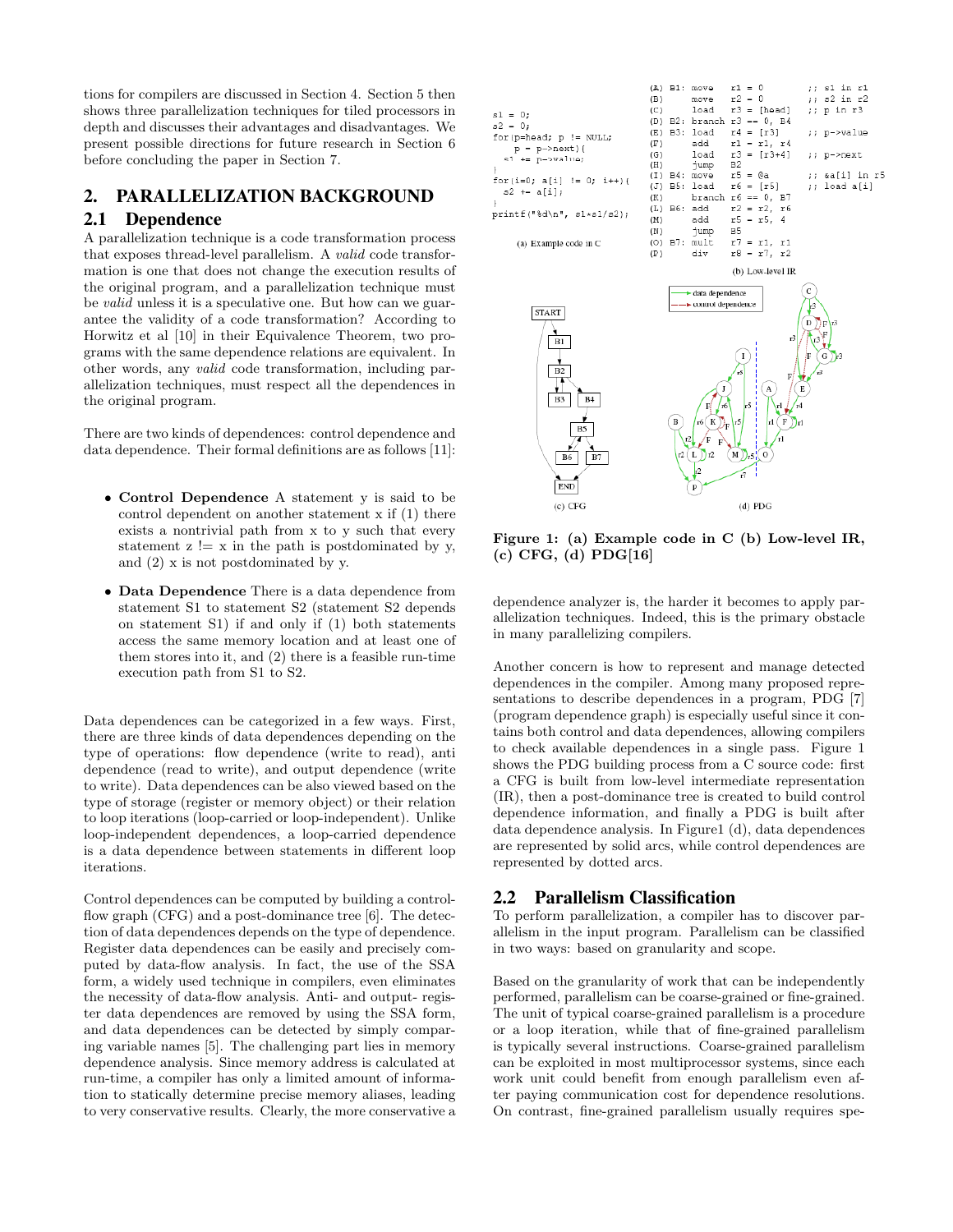cial hardware support to satisfy dependences at a low cost. Although fine-grained parallelism is hard to exploit without hardware support, it has an advantage in parallelism detection since fine-grained parallelism such as ILP can be easily found in most code regions of a program. Coarse-grained parallelism is evident in many numerical or scientific programs, but it is rarely found in general purpose programs.

Alternatively, parallelism can be characterized by its scope. A compiler can extract parallelism in a basic block, in a loop nest, or in an entire procedure. Specifically, the basic block parallelism extraction is restricted to available parallelism only within a basic block, while loop boundary parallelism extraction allows instructions in different iterations to be simultaneously executed; procedure boundary parallelism extraction even allows the concurrent execution of two independent code regions such as two independent loops. As the scope gets larger, potentially more parallelism could be extracted at the expense of the increased compiler complexity. The notable problems introduced by extended parallelism scopes are the handling of control-flows and load balancing. In Section 5, we will examine how these issues are treated.

#### 3. COARSE-GRAINED PARALLELIZATION

In this section, we will briefly review two coarse-grained parallelization techniques: DOALL and DOACROSS. These parallelization techniques can be used in tiled multicore processors as well as in other conventional multi-processors.

# 3.1 DOALL Parallelization

A DOALL loop is a loop where every iteration is independent from other iterations. In other words, DOALL loops do not have any loop-carried dependence. DOALL loop parallelization has been very popular for several reasons. First, loops account for a significant portion of the execution time in many applications. According to Amdahl's law, it is better to focus on parallelizing code regions where most of the execution time is spent. Second, DOALL loops are efficiently parallelizable. Because a DOALL loop does not have any loop-carried dependence, no data communication is needed to satisfy dependences after parallelization. Third, good load balancing can be easily achieved in DOALL parallelization since each iteration has the same number of instructions. Finally, a scalable parallelization is possible provided that the trip count of a loop is large enough. An example of DOALL parallelization is illustrated in Figure 2.

DOALL loops have been extensively studied in two directions: how to prove a loop is DOALL and how to transform a non-DOALL loop into a DOALL or improve the efficiency of DOALL execution. The challenging part in the detection of DOALL is proving loop iterations are free from memory dependences. Although many dependence test techniques have been developed, including GCD test and Omega test [11], they are still conservative and therefore miss many parallelization opportunities. To overcome conservative memory analyses, speculative DOALL parallelizations were proposed [23]. These speculative techniques are beyond the scope of this paper.

Many loop transformation techniques have been developed to convert a non-DOALL loop to a DOALL loop. Scalar and array privatization techniques break output data de-



Figure 2: An example of DOALL parallelization[23]

pendences by using extra storage. Loop distribution splits a loop into multiple loops so that some of the resulting loops can be executed as DOALL. Loop skewing exposes hidden DOALL loops by manipulating a loop nest. Additionally, transformations making DOALL more efficient include loop fusion and loop interchange. These techniques make a loop body larger, increasing the effectiveness of the DOALL parallelization. These techniques are extensively used in High Performance Fortran (HPF) and SUIF [9] compilers and have been used to parallelize many scientific and numerical applications.

Unfortunately, DOALL parallelization has been found to be very ineffective outside the scientific and numerical application domains. The main reason for this ineffectiveness is that arbitrary control-flows and irregular memory accesses via pointers force dependence analysis to be very conservative, leaving many DOALL parallelization opportunities undetected. Moreover, loops in such applications tend to have smaller loop bodies and lower iteration counts, allowing only moderate speedup by the DOALL parallelization.

## 3.2 DOACROSS Parallelization

DOACROSS [4] is a coarse-grained parallelization technique developed for loops with loop-carried dependences. In DOACROSS parallelization, loop iterations are executed on multiple processors in a round-robin fashion. The basic idea is that multiple loop iterations can simultaneously be executed until the point where a loop-carried dependence has to be satisfied. Although DOACROSS allows partially concurrent execution of multiple loop iterations, it is rarely used in practice for two reasons. First, the existence of loop-carried dependences limits the amount of parallelism. For each and every loopcarried dependence pair, a synchronization point is made and exploitable parallelism is restricted. Figure 5 shows the DOACROSS parallelization applied to a simple loop. As illustrated in the figure, loop-carried dependences cause couplings between loop iterations. Unfortunately, the cost of communication to satisfy a loop-carried dependence is too expensive in most parallel systems, which easily negates the benefit of parallelization. We will see how tiled processors alleviate this problem in the next section.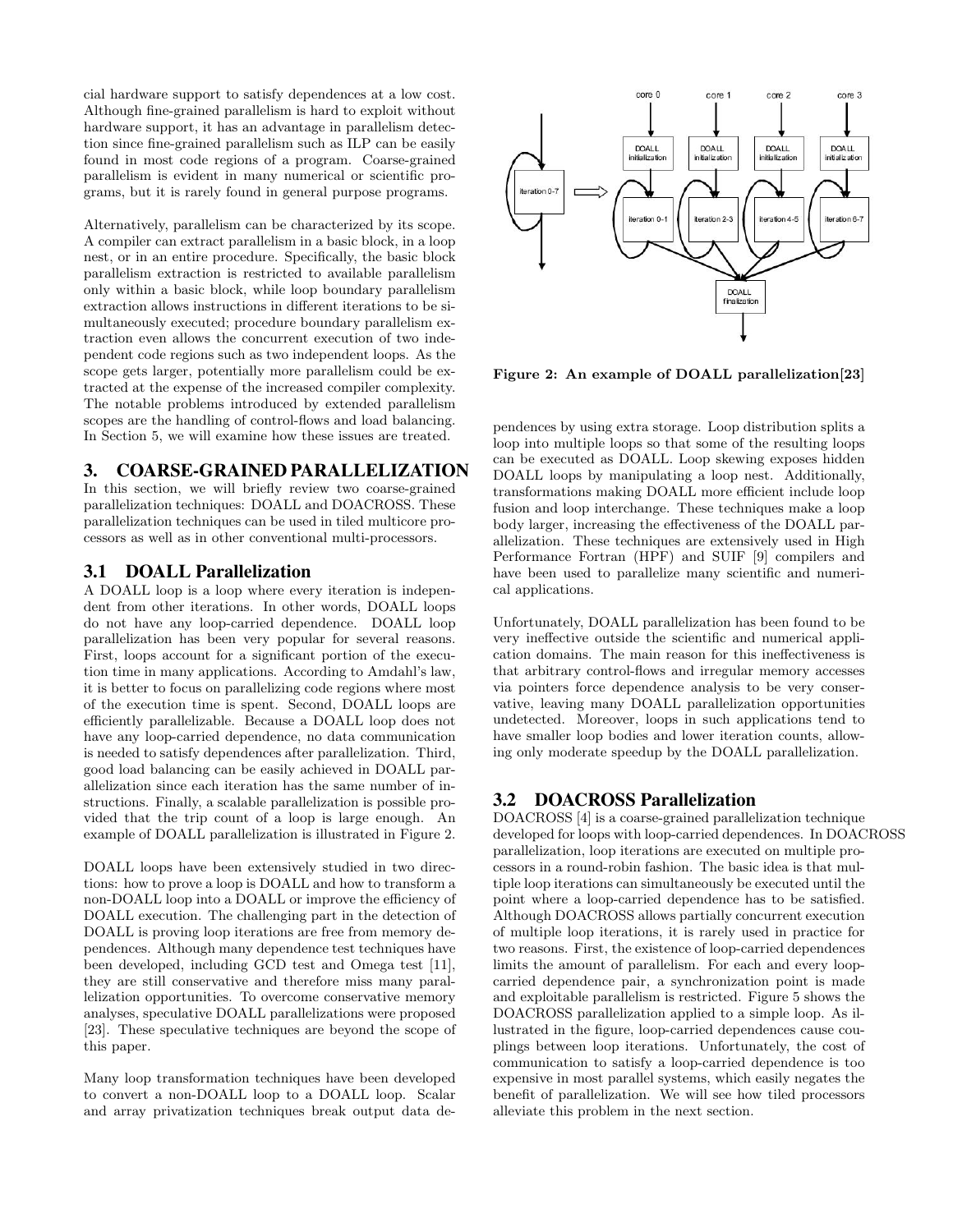# 4. TILED MULTICORE PROCESSORS

## 4.1 Overview

Recently, several tiled multicore processors have been designed and proposed [21, 18]. The major goal of these tiled processors is to execute programs in a parallel fashion while providing scalability. To achieve scalability, a tiled processor consists of multiple simple cores where each core contains one or more functional units. Figure 3 shows a typical tiled processor. In tiled processors, multiple threads collectively execute the same program. Existing inter-thread dependences are quickly satisfied by on-chip networks designed to transport a scalar value across cores. Since the low-cost networks efficiently resolve inter-thread dependences, tiled processors can exploit not only coarse-grained parallelism but also fine-grained parallelism. Indeed, what differentiates tiled processors from other chip multiprocessors is the existence of the on-chip operand networks belonging to the class of scalar operand networks [20].

Another salient characteristic of tiled processors is that the orchestration of program execution is managed by a compiler. In most tiled processors, instruction assignment is statically performed by a compiler whereas superscalars dynamically assign the functional unit for each instruction at run-time. Although dynamic instruction assignment can increase the utilization of functional units, it significantly increases the complexity of hardware, prohibiting scalable implementations. The compiler-managed instruction scheduling is similar to that of a VLIW processor except that tiled processor compilers have more responsibility in communication management, memory locality management and controlflow management. We will discuss more details in Section 5.

## 4.2 Performance of Scalar Operand Networks

The low-cost on-chip networks in tiled processors are called scalar operand network (SON) because they are specialized for transporting a scalar value across cores. As the cost of communication gets cheaper, a processor can exploit more parallelization opportunities. For the metric of the SON performance, 5-tuple [20] was proposed, which characterizes the cost of fundamental functions of a SON. The 5-tuple  $\langle$ SO, SL, NHL, RL, RO $>$  consists of the following cycle numbers:

- Send occupancy: average number of cycles that an ALU wastes in transmitting an operand to dependent instructions at other ALUs
- Send latency: average number of cycles incurred by the message at the send side of the network without consuming ALU cycles
- Network hop latency: average transport network hop latency, in cycles, between physically adjacent ALUs
- Receive latency: average number of cycles between when the final input to a consuming instruction arrives and when that instruction is issued
- Receive occupancy: average number of cycles that an ALU wastes by using a remote value.

The design of SON has a tradeoff between scalability and performance. For example, superscalar bypass networks achieve an ideal 5-tuple of  $\langle 0, 0, 0, 0, 0 \rangle$  but they have only limited scalability. In contrast, the 5-tuple of typical scalable multiprocessor systems adds up to tens of or hundreds of cycles.

## 4.3 Case Study: MIT RAW

RAW [21] was the first designed tiled multicore processor. As shown in Figure 3, it contains 16 identical tiles connected by on-chip networks. Each RAW tile contains not only functional units but also a fetch unit, I-cache, and Dcache so that each tile is autonomous. In addition, two types of routers, one static and one dynamic, are contained in a tile so that they can handle the transportation of data. To deal with arbitrary communication patterns, the static router is configured using VLIW-style routing instructions stored in a separate router instruction memory. Both instruction code and switch code are generated by a compiler. The dynamic router in RAW is a typical wormhole router.

The designers of the RAW processor tried to minimize the 5-tuple of its SON in many ways. First, RAW provides a register-mapped data FIFO, eliminating send and receive occupancies. Furthermore, it employs a special bypass system so that data is sent to the router as soon as it is created, allowing a partial 5-tuple of  $\langle 0, 0, 1, 1, 0 \rangle$  for routing - one cycle for inter-tile transportation and another cycle for router-to-compute processor transportation. Finally adding one cycle of wake-up receive latency, RAW static SON achieves a 5-tuple of  $<0$ , 0, 1, 2, 0>. These optimizations are shown in Figure 3. The result is that a compiler can exploit parallelism if the benefit of parallelization outweighs the 3-cycle data communication cost. This enables aggressive fine-grained parallelization.

# 5. FINE-GRAINED PARALLELIZATION

In this section, we first enumerate opportunities and challenges in parallelizing compilers for tiled multicore processors. We then examine three compiler techniques designed for tiled multicore processors. Unlike previous coarse-grained parallelization techniques, these techniques exploit the lowcost SON to respect dependences, performing fine-grained parallelization.

## 5.1 Compiler Opportunities and Challenges

Since the parallelization process largely determines the program execution time on tiled multicore processors, its importance cannot be overstated. As mentioned in previous sections, compilers have more responsibilities in tiled multicore processors, complicating the parallelization process more than ever. At the same time, tiled processors provide new opportunities not available in other processors. In this subsection, we will examine the opportunities and challenges of compilers for tiled processors. In the subsequent sections, we will see how these opportunities and challenges interact in existing compiler parallelization techniques.

# *5.1.1 Opportunities*

Tiled processors offer new opportunities in the form of instruction level parallelism (ILP), memory parallelism, and multiple control-flow. However, it is up to the compiler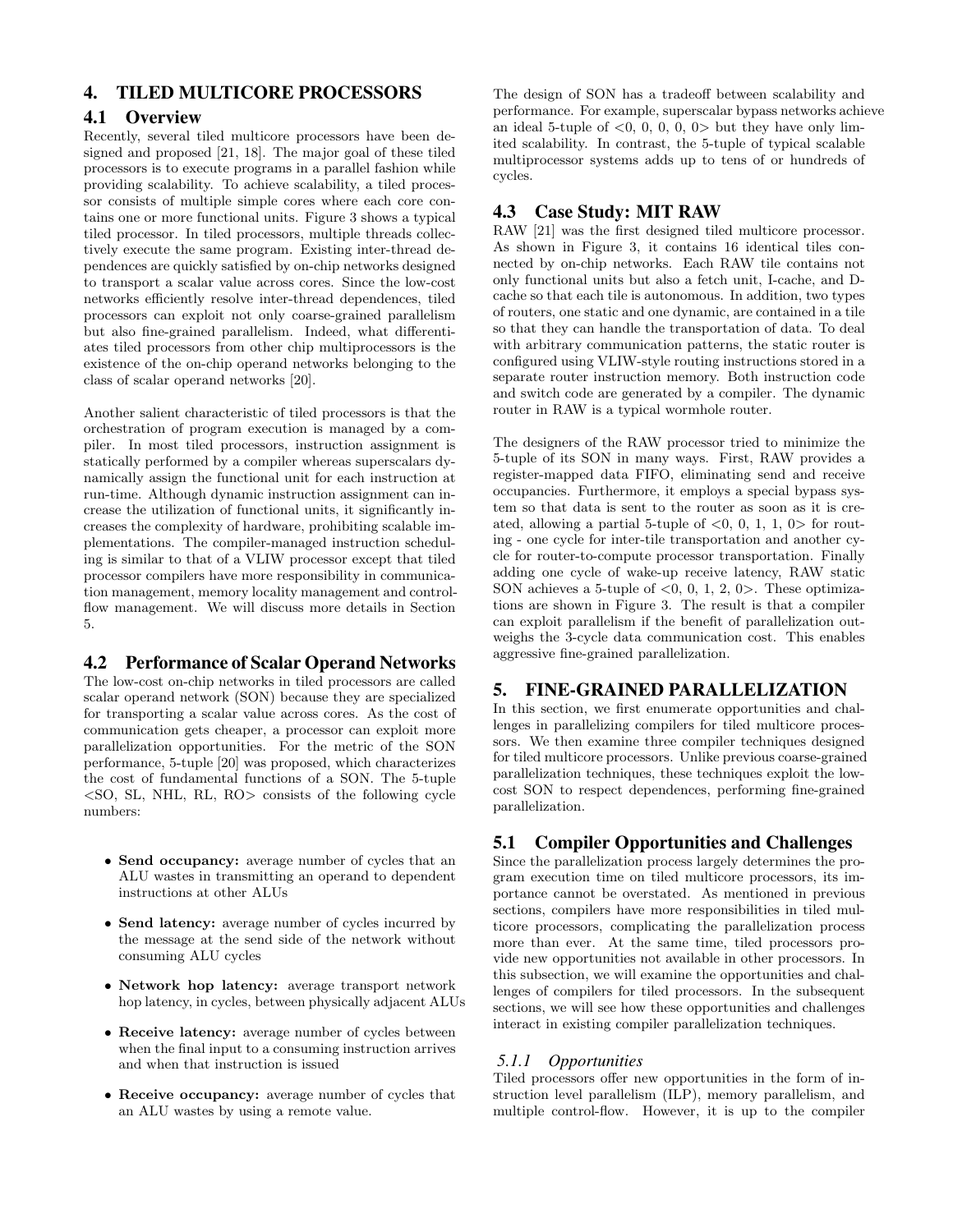

Figure 3: The Raw microprocessor consisting of 16 tiles[21]

to exploit these new opportunities. By effectively utilizing these opportunities, a parallelization compiler can significantly improve the performance of a program on tiled processors.

- ILP. The low-cost SON of tiled processors has enabled compilers to exploit ILP. ILP has rarely been converted into TLP in previous parallelizing compilers due to prohibitively expensive communication cost. Consequently, ILP has been mostly exploited in hardware, even in CMPs. Compared to such hardware-managed ILP, compiler-managed ILP has a clear advantage in scalability. While the amount of exploitable ILP in a superscalar processor is limited by the width of the processor, which is not likely to scale, the ILP of a tiled architecture scales as long as the available transistor count on a chip scales according to Moore's law.
- Memory Parallelism. In many applications, an intelligent memory instruction scheduling can significantly improve the performance by hiding cache miss latencies. Superscalars have to find such opportunities in their limited instruction windows with complex hardware support. With a tiled processor, however, a compiler can easily perform memory scheduling by carefully assigning memory operations across multiple cores and overlapping computation instructions. This advantage comes from the combination of distributed memory systems and powerful static compiler analyses.
- Multiple Control-flow. In tiled processors, each core has its own control unit. This can be exploited by concurrently executing multiple code regions. For example, two cores can simultaneously execute two independent loops. Branch prediction and speculative execution allow conventional monolithic processors to extract parallelism across code regions, but such parallelism is limited within only one particular controlflow. Indeed, if a branch misprediction is detected, all instructions after the branch are discarded regardless of its control dependences in such a processor. By carefully analyzing and scheduling instructions across

larger scopes, the compiler in a tiled processor has potential to extract parallelism from multiple regions of a program, something which is not achievable in conventional processors.

## *5.1.2 Challenges*

The goal of a parallelizing compiler is to reduce the execution time of a program by exposing thread-level parallelism. Many factors should be considered to perform high-quality parallelization, otherwise the benefit of parallelization could be limited or the parallelization could results in worse performance. Specifically, memory communication, locality, and load balancing must be considered.

- Communication. In superscalars, scalar operand communications are managed by hardware and the communication cost is free. However, tiled processors do not have the luxury of hardware managed communication. As a result, the compiler has to explicitly manage all the communications in a tiled processor. Communication management could have a substantial impact on the parallelized program execution performance not only because communication takes time but also because it creates synchronization points between threads, potentially lowering the utilization of cores. Even a few cycles of communication cost could negate the benefit of fine-grained parallelization. Therefore, communication cost must be taken into account in finegrained parallelization.
- Memory Locality. Being one of the major factors in determining performance, memory locality has been extensively studied in parallel compilers. For example, [9] proposed memory locality optimizations for coarsegrained parallelization. In tiled processors, the memory locality problem is further complicated by finegrained parallelization. For example, if a load instruction accesses data residing on a remote core, it incurs cache coherence traffic, increasing the instruction latency. Unless enough parallelism is exploitable, such an instruction should be placed on the core where the data is located to avoid cache coherence traffic.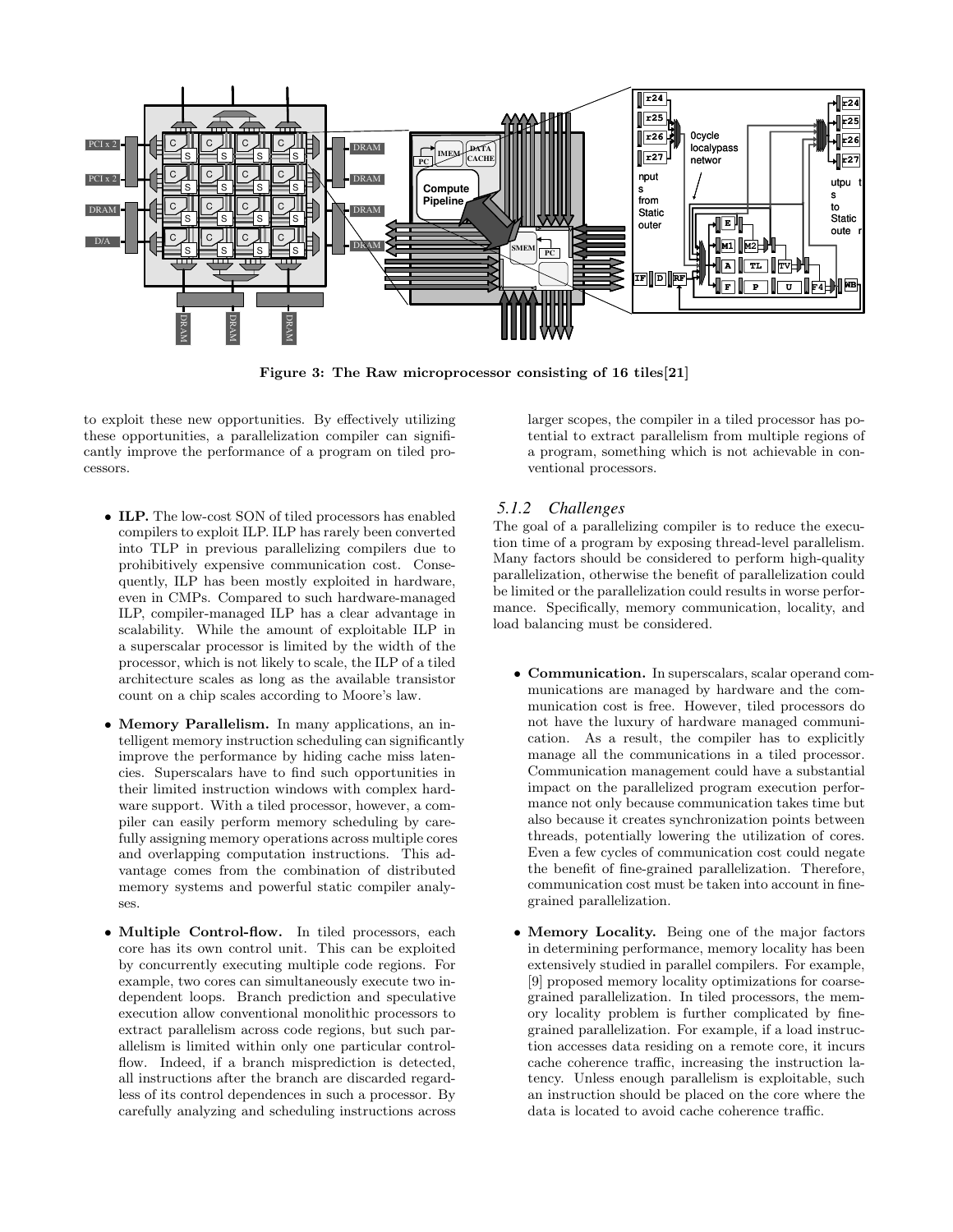

Figure 4: Example of modulo unrolling[2]

• Load Balancing. The execution time of a parallelized program is determined by the longest thread execution time in the system. Thus, it is critical to evenly distribute workload across available cores. Memory bandwidth load balancing as well as computation load balancing is important in tiled processors where memory systems are also distributed, especially in applications with high memory bandwidth requirements. Note that good load balancing can be achieved only when an accurate estimation of execution time is provided, so the estimation technique must consider various aspects of the thread execution that could affect the execution time. These factors include computation, memory accesses, and communication.

So far, we have discussed opportunities and challenges in the design of a parallelizing compiler for tiled multicore processors. In subsequent subsections, we will explore proposed parallelization techniques and examine how these opportunities and challenges are handled.

## 5.2 ILP and Memory Parallelism: RAWCC

#### *5.2.1 Motivation*

RAWCC was designed to exploit memory parallelism and instruction parallelism in the RAW processor. As the memory systems and functional units in the RAW processor are distributed across tiles, it is imperative to efficiently manage those distributed resources to expose parallelism. RAWCC consists of two steps. First it orchestrates memory accesses [2] then it exploits fine-grained ILP with its space-time scheduler [13].

#### *5.2.2 Memory Parallelism*

In tiled multicore processors, the management of memory systems is more complicated because of their distributed nature. Accessing data in a remote core typically takes more clock cycles compared to accessing local data due to the communication cost of memory networks. Doing every memory access in the same core avoids such a memory communication cost but doing so misses opportunities for memory parallelism. The compiler has to avoid communication cost while distributing memory accesses so that distributed memory systems are evenly loaded.

RAWCC performs equivalence class unification (ECU) in order to reduce inter-tile communication. ECU first builds equivalence classes, which unifies potentially conflicting memory accesses. The compiler gathers memory access conflict information by performing pointer analysis, and it assigns a core to each unified class so that all the operations in the same equivalence class are executed without paying communication cost. Although ECU efficiently avoids paying communication cost for scalar data, the compiler requires another technique to handle aggregate memory objects such as an array. If all memory accesses to an array had to be made on the same core as in ECU, both memory parallelism and other forms of parallelism would be severely restricted. This is because memory load instructions typically have multiple dependent instructions.

To extract memory parallelism from aggregate memory objects, RAWCC uses a technique called modulo unrolling. Modulo unrolling assumes a memory distribution pattern called low-order interleaving where consecutive elements of an array are interleaved in a round-robin manner across cores. The modulo unrolling exposes memory parallelism through an intelligent loop unrolling. The execution core for each memory operation is statically determined by a modulo operation to effectively utilize memory parallelism. Figure 4 shows an example of modulo unrolling. After the loop (a) is unrolled with the factor of four - this is decided by the analysis of modulo unroller - cores are assigned for all the four memory accesses in the unrolled loop. As a result, the loop execution is allowed to use four times the memory bandwidth compared to the single core execution. Modulo unrolling not only exposes memory parallelism but also increases ILP in loops. This exposed ILP is then exploited in the next phase of the compiler.

## *5.2.3 Space-time Scheduling*

Once cores for memory access instructions are pre-assigned through ECU and modulo unrolling, the compiler schedules instructions across cores. The scheduler in RAWCC is called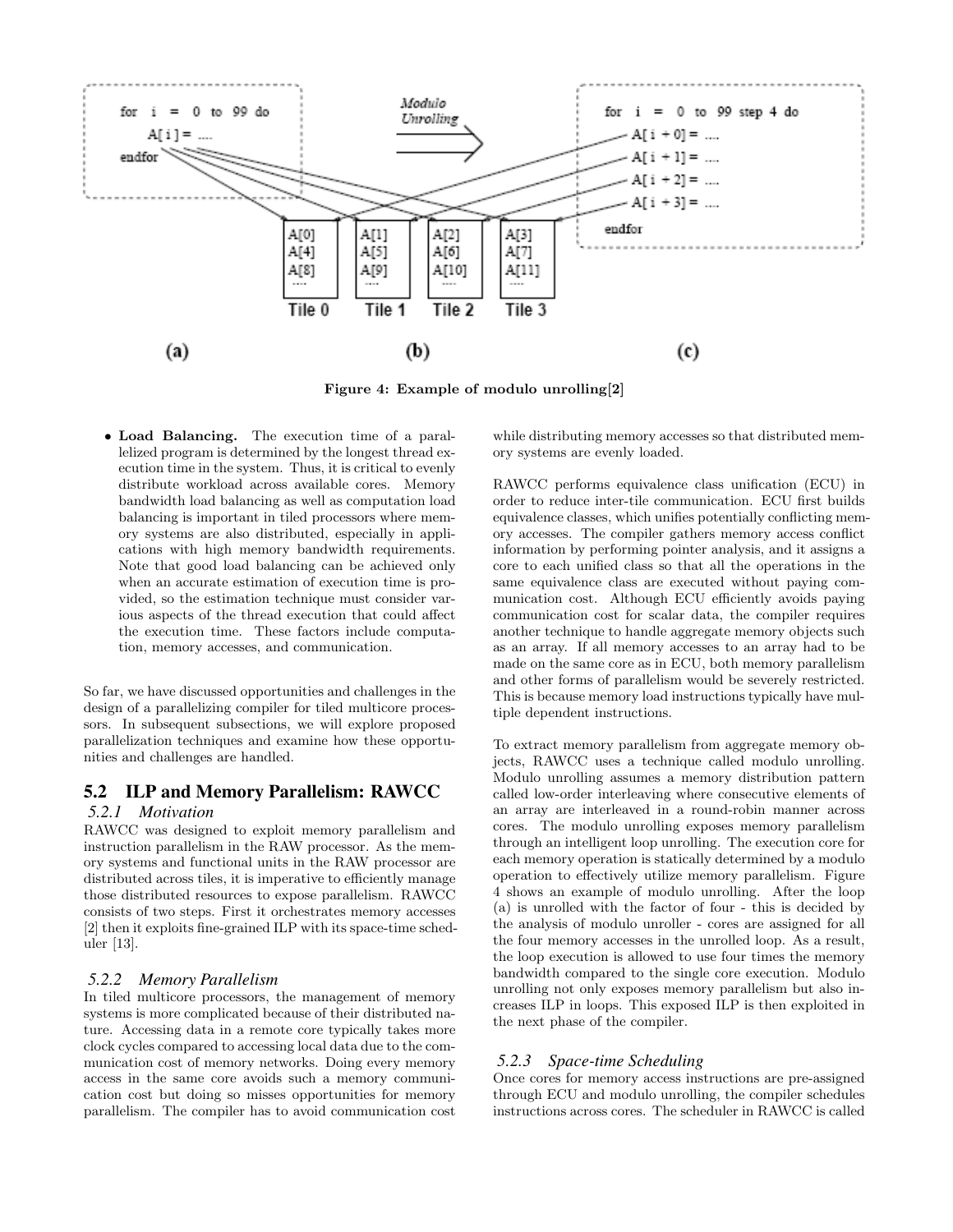a space-time scheduler since it determines both when and where each operation is executed. In contrast, conventional schedulers only care when an operation should be performed. To deal with the increased complexity, RAWCC divides the problem into two parts. It first decides where each operation should be executed (spacial scheduling) then fixes the schedule of instructions inside each processor core (temporal scheduling).

The spatial scheduler first detects ILP in each basic block. Although the basic block scope limits the amount of extractable parallelism, it also has a few advantages. First, it makes the management of control dependences easy since every core concurrently executes the same basic block of the program. To make every core follow the same control-flow, the control-flow of the single threaded program is mirrored in each thread. This is achieved by duplicating each branch instruction in every core and broadcasting branch decisions at run-time. Another advantage of basic block based scheduling comes in load balancing. Since all the instructions in the same basic block have the same weight in terms of execution frequency, the load for each thread can easily be estimated. This results in evenly loaded threads in the end.

After ILP is detected, the spatial scheduler partitions the program into multiple threads. This process is essentially to convert ILP into TLP. Thread partitioning consists of two steps. The compiler first makes clusters assuming an infinite number of cores using the DSC algorithm [22]. Multiple clusters are created only when the benefit of parallelization is large enough to offset the communication cost. Once clusters are built, they are merged so that the targeted number of well-balanced threads are created. Reasonably good load balancing can be achieved in the merging process by estimating the execution time of each cluster and the resulting partitions. After partitions are determined, communication instructions are appropriately inserted to respect data dependences across threads.

Once the spatial scheduler completes thread partitioning, a conventional greedy list scheduler is used for the temporal scheduling. The scheduler keeps track of a ready list for each core and fills the ready list with the highest priority instruction. The priority of an instruction is determined by its level and fertility. Level is defined to be its critical path length to an exit node and fertility is defined as the number of descendant nodes divided by the number of tiles. The list scheduler uses a weighted sum of both of these metrics.

#### *5.2.4 Discussion*

RAWCC successfully parallelizes most SpecFP benchmarks [21]. With the combined efforts to exploit both ILP and memory parallelism, RAWCC effectively converts distributed computation resources and memory resources into meaningful performance. However, RAWCC has a few limitations. First, it supports only low-order interleaving for memory parallelism, which is not necessarily the best data distribution for every application. Second, the multi-stage heuristic algorithm of RAWCC is sub-optimal. Although it is a reasonable strategy to break a hard problem into smaller ones, the resulting performance can suffer from the well-known phase-ordering problem. In fact, [14] improved the performance by using a method similar to simulated annealing.



Figure 5: A motivating example of DSWP[17]

Finally, target applications that can benefit from RAWCC are limited. RAWCC performs well in DOACROSS loops of numerical applications exploiting memory parallelism and ILP through modulo unrolling, but not in general purpose applications where available ILP in a basic block is typically not high.

The Performance of RAWCC depends on the latency of the SON because threads are tightly coupled by various forms of dependences [20]. However, an increase in a queue size does not typically reduce the execution time in RAWCC. This is because resulting threads usually have cyclic dependences, creating many synchronization points. In fact, the restricted parallelism by cyclic dependences directly motivates the next parallelization technique, DSWP.

#### 5.3 Pipeline Parallelism: DSWP

#### *5.3.1 Motivation*

Decoupled Software Pipelining (DSWP) [17] is another parallelization technique. Unlike RAWCC, which mainly targets ILP and memory parallelism, DSWP extracts fine-grained pipeline parallelism in loops, transforming a loop into multiple decoupled loops running on multiple cores. The motivation of DSWP is shown in Figure 5. In the typical DOACROSS parallelization, each loop iteration is assigned to available cores in a round-robin fashion. However, it causes tight couplings between loop iterations, creating a synchronization point for each loop-carried dependence pair. In Figure 5 the critical path of this loop is the chain of LD instructions. When a synchronization point is created in the critical path as in Figure 5 (b), it increases the total execution time.

The key benefit of DSWP is to avoid communication in the critical path, which reduces the total execution time. In most loops, the critical path of the loop involves loop-carried dependences. To avoid worsening the critical path, DSWP simply puts all instructions forming a loop-carried dependence in the same core. For example, all the load instructions in Figure 5 are scheduled on Core 0.

#### *5.3.2 DSWP Thread Partitioning Algorithm*

DSWP uses the PDG discussed in Section 2.1 in the management of parallelism. Figure 6 (b) shows the PDG built from the program in Figure 6 (a). In a PDG, a strongly connected component (SCC) represents a code region with loop-carried dependences. DSWP merges such an SCC into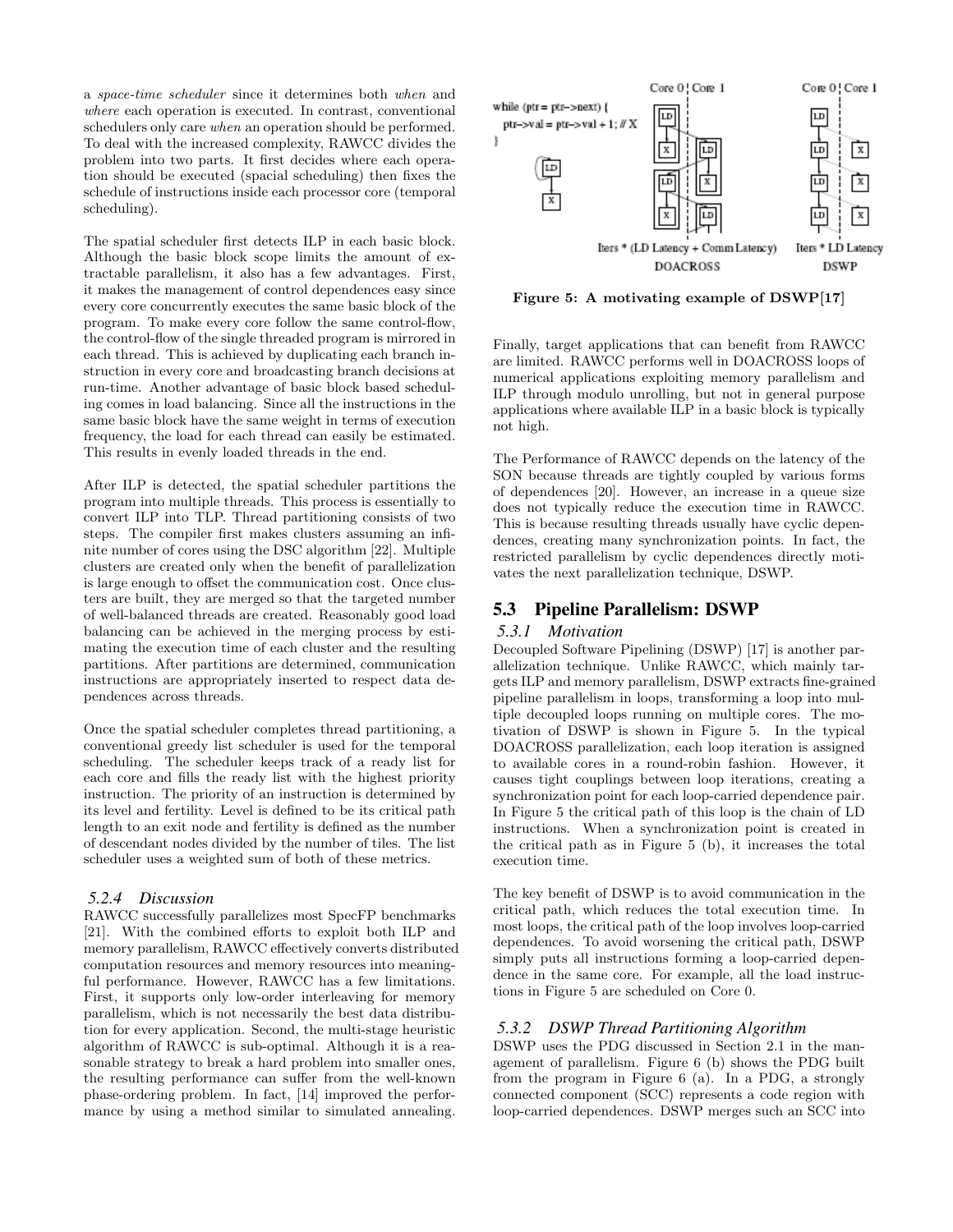

Figure 6: A DSWP example[17]

a single node, building a directed acyclic graph (DAG) as shown in Figure  $6(c)$ . Finally, SCCs are grouped to form the targeted number of threads in such a way that threads have only acyclic dependences. The fact that threads are free from any acyclic dependence guarantees the decoupled execution in the parallelized threads. The thread partitioning process of DSWP resembles that of RAWCC. First it makes many parallelization units (clusters or SCCs) then it merges them based on their loads. The quality of DSWP parallelization is almost as good as manual parallelization in SPEC benchmarks, which are difficult to parallelize [17].

#### *5.3.3 Discussion*

DSWP offers a few advantages over RAWCC. First, it can extract parallelism across basic blocks. Although the scope is still restricted within a loop, it can find and exploit parallelism that RAWCC cannot. This is why DSWP could perform well on general-purpose programs where ILP inside a basic block is limited. Second, DSWP is likely to outperform RAWCC in many applications by minimizing the execution time of the critical path. Finally, by decoupling thread executions, DSWP shows superior inter-thread communication latency tolerance. Instead, its performance is affected by the queue size because a longer buffer queue provides more tolerance at the execution time variance of each pipeline stage in DSWP.

DSWP has several problems, specifically in applicability, load balancing, and scalability. Most importantly, DSWP is not always applicable. The number of SCCs in a loop could be too small or the resulting threads might be too unbalanced to offset parallelization overhead. Another challenge of DSWP is load balancing. Since DSWP extracts parallelism across the basic block boundary, each SCC is likely to have a different execution weight at run-time depending on its control dependences. Therefore, DSWP has to calculate expected workload for each SCC by considering instruction latencies as well as the execution profile weight of the SCC. The final problem of DSWP is its scalability. In DSWP, the execution time of a loop is determined by the longest execution time of all the pipeline stages. Consequently, once thread partitioning is performed as such that the critical thread consists of only the critical SCC, the use of an additional core cannot bring any performance improvement in DSWP.

## 5.4 Harness Multiple Control-flow: GREMIO *5.4.1 Motivation*

GREMIO (Global REgion Multi-threaded Instruction Orchestrator) [16] is another compiler parallelization technique. In overall, GREMIO is similar to RAWCC in many aspects, except the scope of parallelism extraction. Unlike RAWCC which enforces the same control-flow in all the threads, GREMIO allows each core has its own control-flow with its own control unit. It means different regions of a program can be concurrently executed, not restricted to the basic block or the loop boundary. GREMIO uses a variant of hierarchical PDG in the detection and management of parallelism across different regions of a code; its controlflow aware list scheduler performs thread partitioning and scheduling by traversing the PDG.

#### *5.4.2 GREMIO Algorithm*

GREMIO first builds the PDG of an input program as discussed in Section 2, then it converts the created PDG into HPDG (hierarchical program dependence graph). HPDG is a specially designed PDG for clustering purposes in GREMIO, and it is different from the conventional PDG in two aspects: 1) each loop nest is coalesced to a single node, making the graph hierarchical, 2) all loop-carried dependences are discarded inside a loop. The resulting HPDG is acyclic, so GREMIO can use a conventional clustering algorithm applicable to acyclic graphs. In fact, GREMIO uses the DSC [22] algorithm, which is also used in RAWCC. Although GREMIO disregards loop-carried dependences in the clustering step, all discarded dependences are satisfied in its scheduling step to guarantee the correct execution of the input program. Figure 7 (a) shows the HPDG resulting from Figure 1, and Figure 7 (b) shows HPDG after clustering. The clustering decisions are all respected in the scheduling by placing all the nodes in a cluster in the same thread.

Compared to local list schedulers which extract parallelism only within a single basic block, GREMIO list scheduler has an additional complication that results from handling control-flows. While the distributed control units in a tiled processor enable the concurrent execution of multiple code regions, it requires control-flow aware scheduler.

To deal with the control-flow management, GREMIO defines control relations between two HPDG nodes X and Y as follows: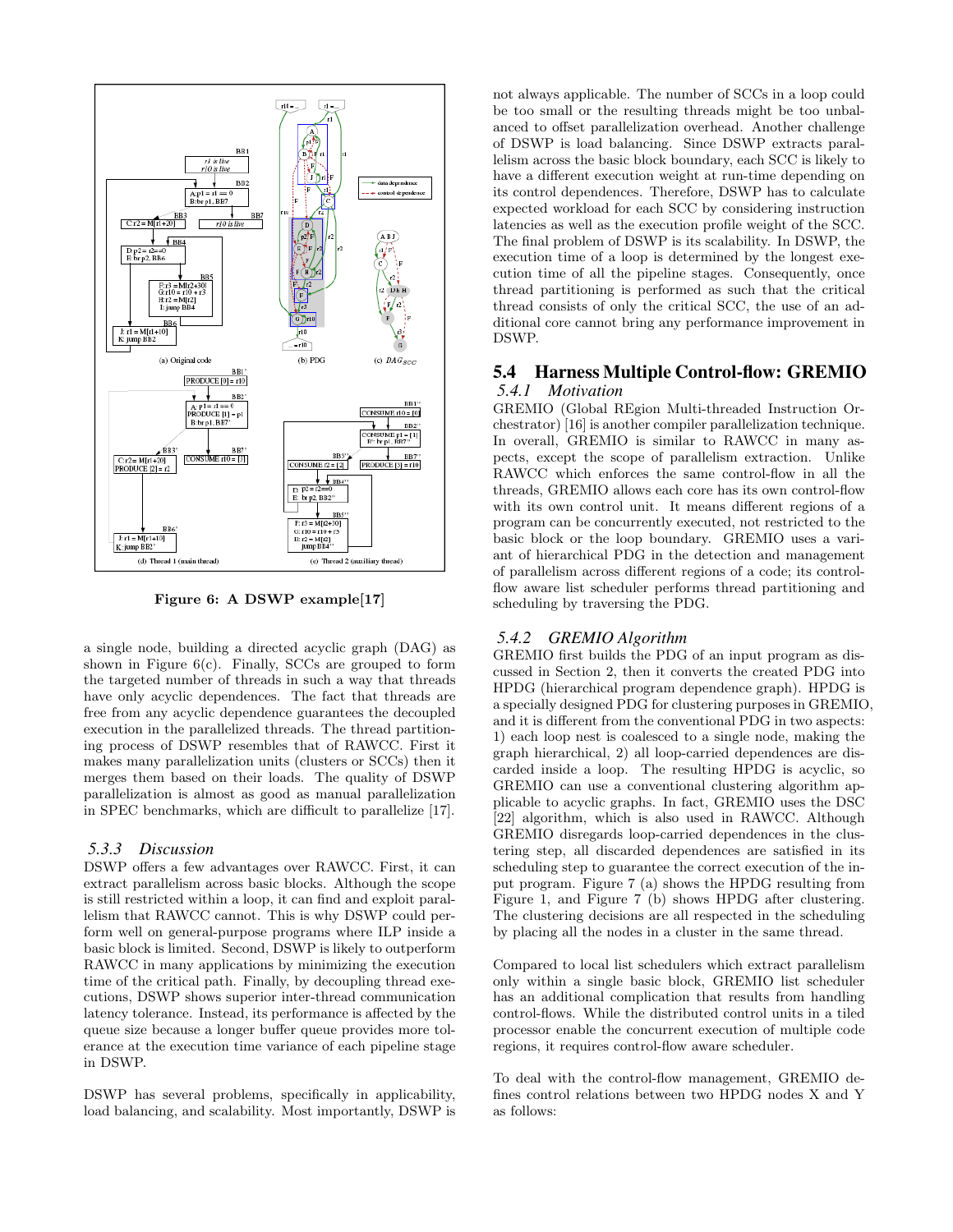- Control Equivalent, if both X and Y are simple nodes with the same input control dependences.
- Mutually Control Exclusive, if the execution of X implies that Y does not execute, or vice-versa.
- Control Conflicting, neither of the above hold true.

In Figure 7 (a), for instance, nodes A, B, C, I, O, and P are control equivalent; nodes DEFG and JKLM are control conflicting with every other node; no mutually control exclusive node pair exists in the given example.

At a specific cycle time, a node in the HPDG becomes eligible for scheduling when it has the highest priority among nodes whose dependences are all satisfied. Of course, communication cost has to be considered for inter-core data dependences. Similar to other conventional list schedulers, the priority of a node is determined by its distance to a leaf node. Suppose the scheduler tries to assign a node X to a functional unit Y in core Z at time slot T. The control-flow information is used in the following manner: 1) if a control equivalent node is already assigned to Y, X cannot be scheduled in the function unit Y at time  $T$ , 2) if a mutually control exclusive node is assigned to Y, X can be scheduled to the same functional unit Y at T, and 3) if any control conflicting node is already scheduled in core Z at time slot T, X cannot be scheduled in core Z at time slot T. The restriction for the third case originates from the limitation that a processor core can execute only one control-flow at a time, while two control conflicting nodes might have different control dependences. Figure 7 (c) shows the schedule of our running example in a tiled processor with two-cores where each core has two functional units. Two independent loops - DEFG and loop JKLM - will be concurrently executed in the example.

The described scheduling algorithm raises a problem in handling loop nodes. If the scheduler naively assigns all the instructions in a loop node to the same core, potential parallelization opportunities lurking in a loop will not be exploited. Since loops are important targets in any parallelizing techniques, it is highly desirable to execute a loop node using multiple cores. The problem becomes more complicated by the existence of nested loops, which makes it a recursive problem. To solve this problem, GREMIO uses dynamic programming. From leaf loop nodes in a loop nest, GREMIO estimates the execution time of each iteration with various number of threads in a bottom-up manner. When the algorithm completes processing the root node, the algorithm produces the estimated number of threads that is likely to minimize the execution time of the program. This dynamic programming does not necessarily result in the optimal solution since a scheduling for a leaf loop is already NP-hard problem but the authors claim that it achieves significant speedup in various benchmarks [16].

#### *5.4.3 Discussion*

Control-flow substantially limits the amount of exploitable parallelism in general purpose programs [12], but it has been hard to exploit parallelism across different code regions. Single processor systems have only one control unit so they



Figure 7: Operation of GREMIO on the example from Figure 1[16]

can track only a single control-flow at a time. Conventional parallel systems can run multiple code regions at a time but their expensive communication cost severely restricts the applicability. With tiled multiprocessors, which are equipped with both multiple control units and low-cost on-chip networks, it is finally feasible to benefit from the parallelism across code regions. DSWP also overcomes the basic block boundary but its parallelism extraction is still restriced within a loop boundary. For instance, DSWP cannot simultaneously execute two independent loops in the code. In contrast, GREMIO does not have any restrictions on parallelism extraction.

The interesting part of GREMIO is load balancing. Suppose GREMIO creates two threads executing two independent loops. If one loop terminates much earlier than the other, it could be better to execute one loop at a time using two cores rather than globally extracting parallelism. In other words, global scheduling does not necessarily outperform local scheduling if good load balancing is not provided. GREMIO solves this problem by using profiling but doing so makes the efficiency of a program dependent on its input. The use of run-time information with dynamic thread spawning can be an alternative solution for this problem. We will discuss this issue in more detail in Section 6.1.

#### 5.5 Summary

So far, we have explored three parallelization techniques in tiled processors. Table 1 summarizes these techniques. All three techniques can exploit the fine-grained parallelism enabled by the low-cost SON in tiled processors. Unlike conventional parallelizing compilers, which can extract only coarse-grained parallelism, RAWCC focuses on ILP and memory parallelism of loops. This allows for significant speedup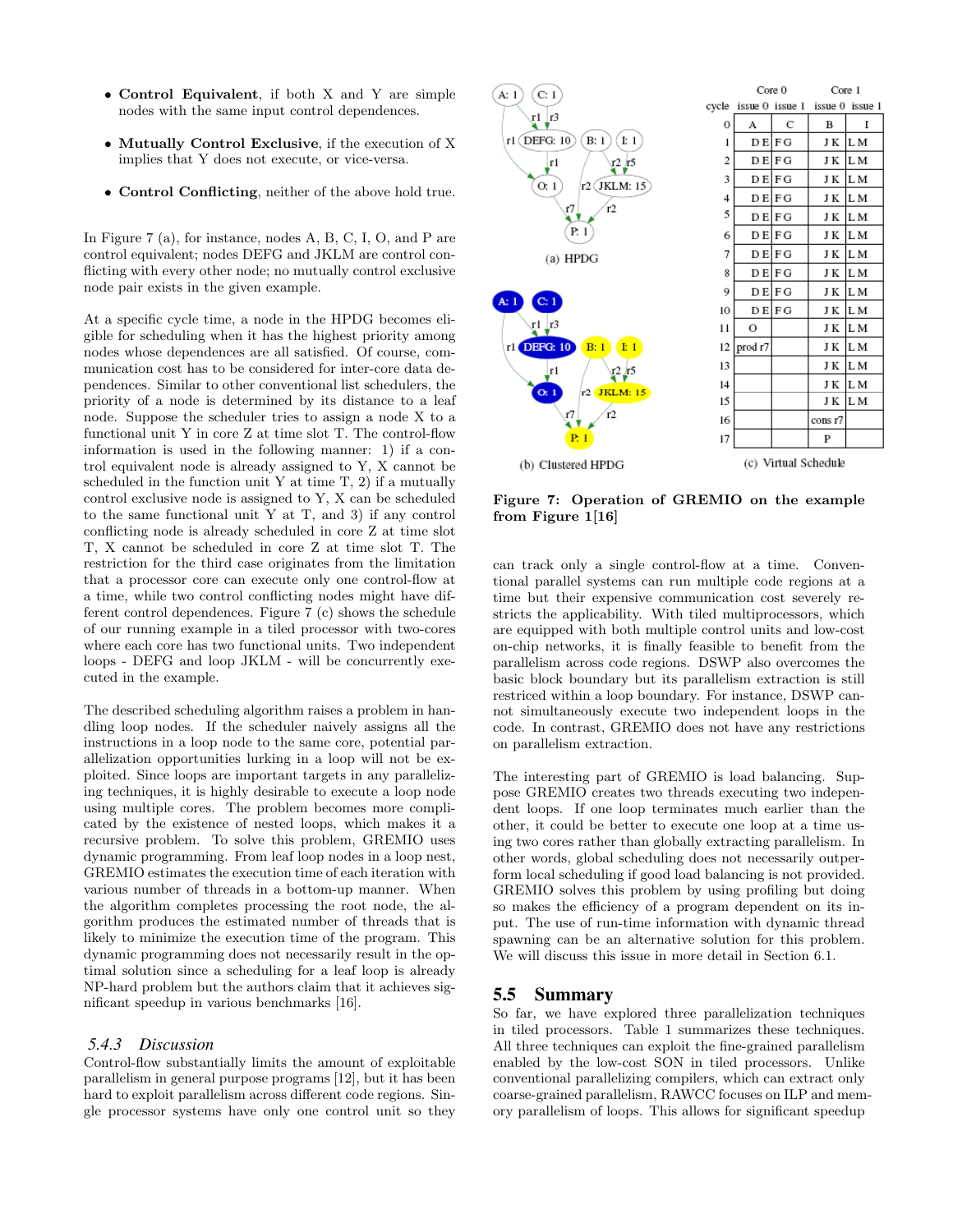|                             | <b>RAWCC</b>        | <b>DSWP</b>     | <b>GREMIO</b>   |
|-----------------------------|---------------------|-----------------|-----------------|
| Parallelism Type            | ILP, Memory         | Pipeline        | <b>ILP</b>      |
| Parallelism Scope           | Basic Block         | Loop            | Procedure       |
| Intermediate Representation | $CFG$ -based        | PDG-based       | PDG-based       |
| Load Balancing              | No Profiling Needed | Profiling-based | Profiling-based |
| Applicability               | General             | Limited         | Limited         |
| Scalability                 | Good                | Limited         | Good            |
| Sensitive to Queue Latency  | Yes                 | No              | Yes             |
| Sensitive to Queue Length   | No                  | Yes             | No              |

Table 1: Comparison of RAWCC, DSWP, and GREMIO

in numerical applications without relying on complicated loop transformations. GREMIO is similar to RAWCC in many ways but it can extract parallelism across basic blocks, exploiting distributed control units in tiled processors. Finally, DSWP creates multiple pipeline stages (threads) from a loop to exploit pipeline parallelism.

Since parallelization is a challenging task, all three techniques divide the parallelization task into multiple sub-tasks. For example, both RAWCC and GREMIO use the DSC algorithm [22] to create parallel code regions then apply a greedy list scheduler for load balancing. Unfortunately, this multi-phase solution can suffer from the phase ordering problem, leaving room for improved performance.

From the three fine-grained parallelization techniques we have examined, we can see the tradeoff between the scope of parallelism extraction and load balancing. In RAWCC where parallelism is extracted only in the same basic block, load balancing is easy because each instruction has the same weight. However, as the scope of parallelism extraction is extended, load balancing gets more complicated, especially when code regions with variable execution time are involved. DSWP and GREMIO solved the load balancing problem by using profiling data.

Another notable point is the impact of the SON performance on parallelization. RAWCC and GREMIO are sensitive to the latency of the SON in most cases. This is expected because the execution time is directly affected by the SON performance as long as the critical path involves any communication. Unlike RAWCC and GREMIO, each thread of DSWP is a pipeline stage and the execution time of a program is determined by the longest pipeline stage. Therefore, the critical thread execution time will be affected only when the increased latency of the SON delays the availability of data needed in the critical thread. This scenario is not likely, considering that non-critical threads typically have smaller execution times. In contrast, the size of the communication queue can have a significant impact in DSWP since a longer queue can tolerate more variability in the execution time caused by variable latency code regions and unexpected run-time events like cache misses. In RAWCC and GREMIO, however, the tightly coupled nature of threads make them very insensitive to the communication queue length. Note that RAWCC and GREMIO can accidentally produce DSWP-style threads without any cyclic dependence. In such a case, the performance will be sensitive to the length of a queue rather than the latency of the communication [16].

According to performance comparisons performed by researchers [16, 23], no single technique is superior to the others. The best way to parallelize a code region depends on the characteristics of the code region and the type of the application. Therefore, it is important to understand the advantages and disadvantages of each technique and apply the most suitable one.

# 6. FUTURE DIRECTIONS

We have examined three compiler parallelization techniques in the previous section. While providing good performance gains, they are by no means optimal in exploiting parallelism in a program. Since tiled microprocessors are relatively new, we expect more innovative schemes will be proposed in the near future. In this section, we propose a few possible future research topics in this area.

## 6.1 Use of a Runtime Thread Scheduler

All the techniques we have examined use static load balancing. However, static load balancing raises a problem for code regions with variable execution times such as unbounded loops. Since this kind of uncertainty is dependent on program inputs, the use of run-time information can alleviate the problem. Specifically, the use of dynamic thread spanwing in addition to a run-time scheduler can improve the core utilization and reduce the program execution time. The Cilk [3, 8] project is a good example. Cilk adds a few keywords to the C programming language, allowing programmers to describe task-level parallelism in the program. At run-time, Cilk dynamically spawns threads and uses a workstealing scheduler to achieve high processor utilization. Although Cilk was developed for conventional multiprocessor systems where only coarse-grained parallelization is feasible, the technique can also be applied to tiled multicore processors.

## 6.2 Locality-aware DLP Exploitation

Among compiler techniques we have examined, only RAWCC provides a DLP exploitation framework with modulo unrolling. Although modulo unrolling can be generally applicable, it does not necessarily bring the best results. Modulo unrolling assumes a specific memory distribution called low-order interleaving for every application. However, loworder interleaving might not be suitable for some applications. It is possible that low-order interleaving can destroy well-managed parallelism in the single threaded program. In other words, modulo unrolling enables the exploitation of memory parallelism at the possible expense of losing memory locality. Since the destruction of memory locality could negate the benefit from parallelization, it introduces the need of a locality-aware DLP exploitation framework.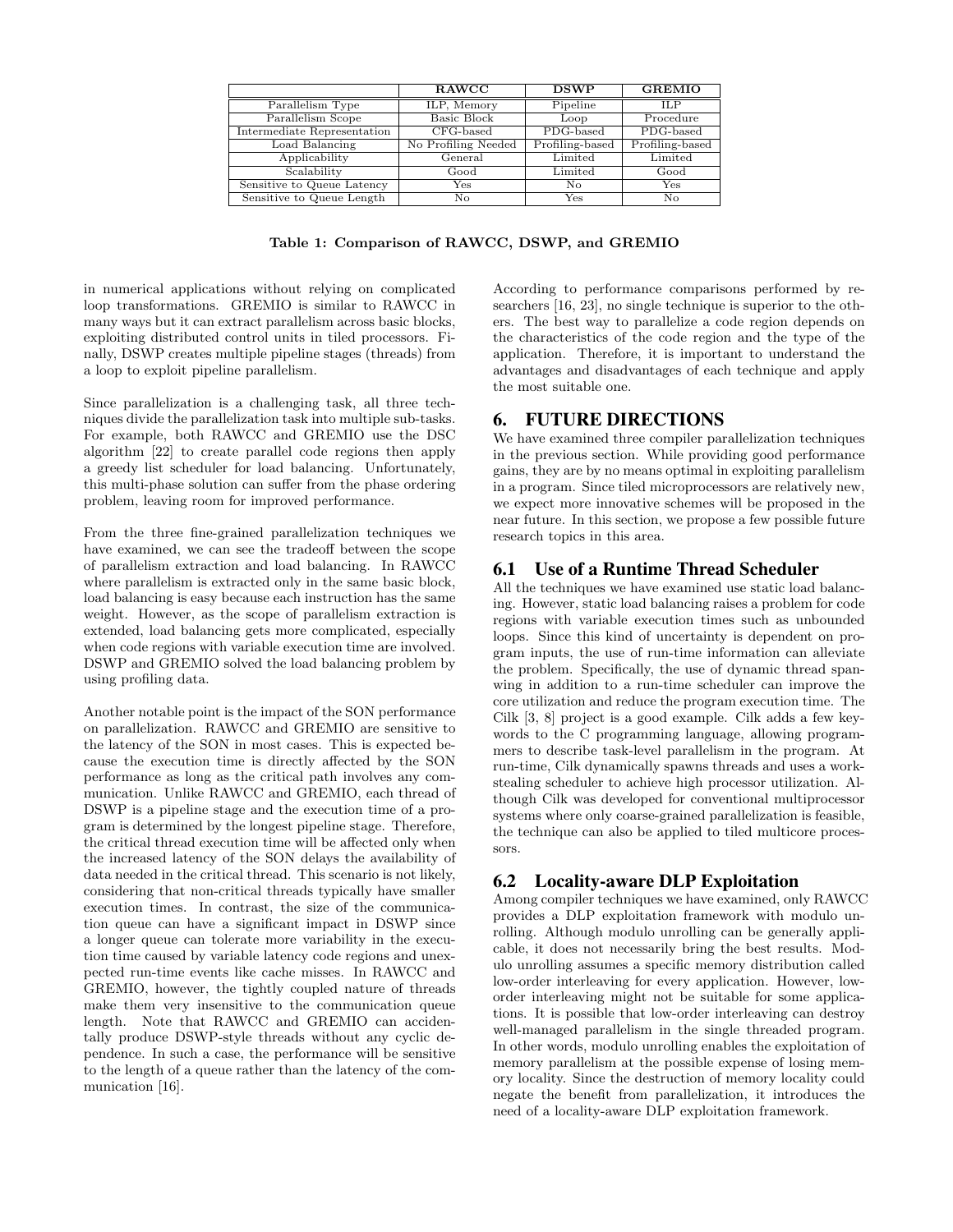One possible alternative to the modulo unrolling is having pre-designed templates for frequently occurring data patterns. In fact, High Performance Fortran [11] (HPF) has a few keywords specifying the data distribution patterns. In HPF, three data distribution types are supported for each array dimension: \* for no distribution, BLOCK for block distribution, and CYCLE for cyclic distribution. With memory distribution information, a compiler is likely to achieve better parallelization.

## 6.3 Instruction Privatization

All three compiler techniques we have examined assume only one core is used to execute a specific instruction. However, the duplication of computation could break dependences and save communication cost. If the cost of duplicated computation is less than the communication cost, it is better to avoid communication by executing the same instructions on multiple cores.

We call this technique instruction privatization since it is similar to variable privatization technique [11] in the sense that both techniques duplicate a resource (functional unit or storage) to break dependences. In addition, it also resembles the idea of rematerialization in register allocators. In a register allocator, a register spilling can be avoided if the generation of a register value does not cost as much.

#### 7. CONCLUSION

Tiled multicore processors were developed to provide scalable performance from ever increasing on-chip transistor counts. To maximize the benefit, however, it requires extensive supports from a compiler for tasks such as exploiting parallelism, communication management, memory locality management, and control-flow management.

In this work we have investigated various compiler parallelization techniques developed for tiled multicore processors. These parallelization techniques are distinguished from conventional parallelizing techniques in that they exploit fine-grained parallelism with the support of low-cost SONs in tiled multicore processors. Although the investigated techniques showed their effectiveness in some benchmarks, there are still many future research topics in this area. With the upcoming era of multicore processors, the applicability and effectiveness of these fine-grained parallelization techniques are likely to have a significant impact on the design of future microprocessors.

#### Acknowledgements

The author would like to thank Saturnino Garcia and Anshuman Gupta for comments on drafts of the paper.

#### 8. REFERENCES

- [1] V. Agarwal, M. S. Hrishikesh, S. W. Keckler, and D. Burger. Clock rate versus ipc: the end of the road for conventional microarchitectures. SIGARCH Comput. Archit. News, 28(2):248–259, 2000.
- [2] R. Barua, W. Lee, S. Amarasinghe, and A. Agarwal. Maps: a compiler-managed memory system for raw machines. In ISCA '99: Proceedings of the 26th annual international symposium on Computer architecture,

pages 4–15, Washington, DC, USA, 1999. IEEE Computer Society.

- [3] R. D. Blumofe, C. F. Joerg, B. C. Kuszmaul, C. E. Leiserson, K. H. Randall, and Y. Zhou. Cilk: an efficient multithreaded runtime system. J. Parallel Distrib. Comput., 37(1):55–69, 1996.
- [4] R. Cytron. Doacross: Beyond vectorization for multiprocessors. In ICPP, pages 836–844, 1986.
- [5] R. Cytron, J. Ferrante, B. K. Rosen, M. N. Wegman, and F. K. Zadeck. Efficiently computing static single assignment form and the control dependence graph. ACM Transactions on Programming Languages and Systems, 13(4):451–490, Oct 1991.
- [6] J. Ferrante, K. J. Ottenstein, and J. D. Warren. The program dependence graph and its use in optimization. ACM Trans. Program. Lang. Syst., 9(3):319–349, 1987.
- [7] J. Ferrante, K. J. Ottenstein, and J. D. Warren. The program dependence graph and its use in optimization. ACM Trans. Program. Lang. Syst., 9(3):319–349, 1987.
- [8] M. Frigo, C. E. Leiserson, and K. H. Randall. The implementation of the cilk-5 multithreaded language. In PLDI '98: Proceedings of the ACM SIGPLAN 1998 conference on Programming language design and implementation, pages 212–223, New York, NY, USA, 1998. ACM.
- [9] M. W. Hall, J. M. Anderson, S. P. Amarasinghe, B. R. Murphy, S.-W. Liao, E. Bugnion, and M. S. Lam. Maximizing multiprocessor performance with the suif compiler. Computer, 29(12):84–89, 1996.
- [10] S. Horwitz, J. Prins, and T. Reps. On the adequacy of program dependence graphs for representing programs. In POPL '88: Proceedings of the 15th ACM SIGPLAN-SIGACT symposium on Principles of programming languages, pages 146–157, New York, NY, USA, 1988. ACM.
- [11] K. Kennedy and J. R. Allen. Optimizing compilers for modern architectures: a dependence-based approach. Morgan Kaufmann Publishers Inc., San Francisco, CA, USA, 2002.
- [12] M. S. Lam and R. P. Wilson. Limits of control flow on parallelism. In ISCA '92: Proceedings of the 19th annual international symposium on Computer architecture, pages 46–57, New York, NY, USA, 1992. ACM.
- [13] W. Lee, R. Barua, M. Frank, D. Srikrishna, J. Babb, V. Sarkar, and S. Amarasinghe. Space-time scheduling of instruction-level parallelism on a raw machine. In ASPLOS-VIII: Proceedings of the eighth international conference on Architectural support for programming languages and operating systems, pages 46–57, New York, NY, USA, 1998. ACM.
- [14] W. Lee, D. Puppin, S. Swenson, and S. Amarasinghe. Convergent scheduling. In MICRO 35: Proceedings of the 35th annual ACM/IEEE international symposium on Microarchitecture, pages 111–122, Los Alamitos, CA, USA, 2002. IEEE Computer Society Press.
- [15] K. Olukotun, B. A. Nayfeh, L. Hammond, K. Wilson, and K. Chang. The case for a single-chip multiprocessor. In ASPLOS-VII: Proceedings of the seventh international conference on Architectural